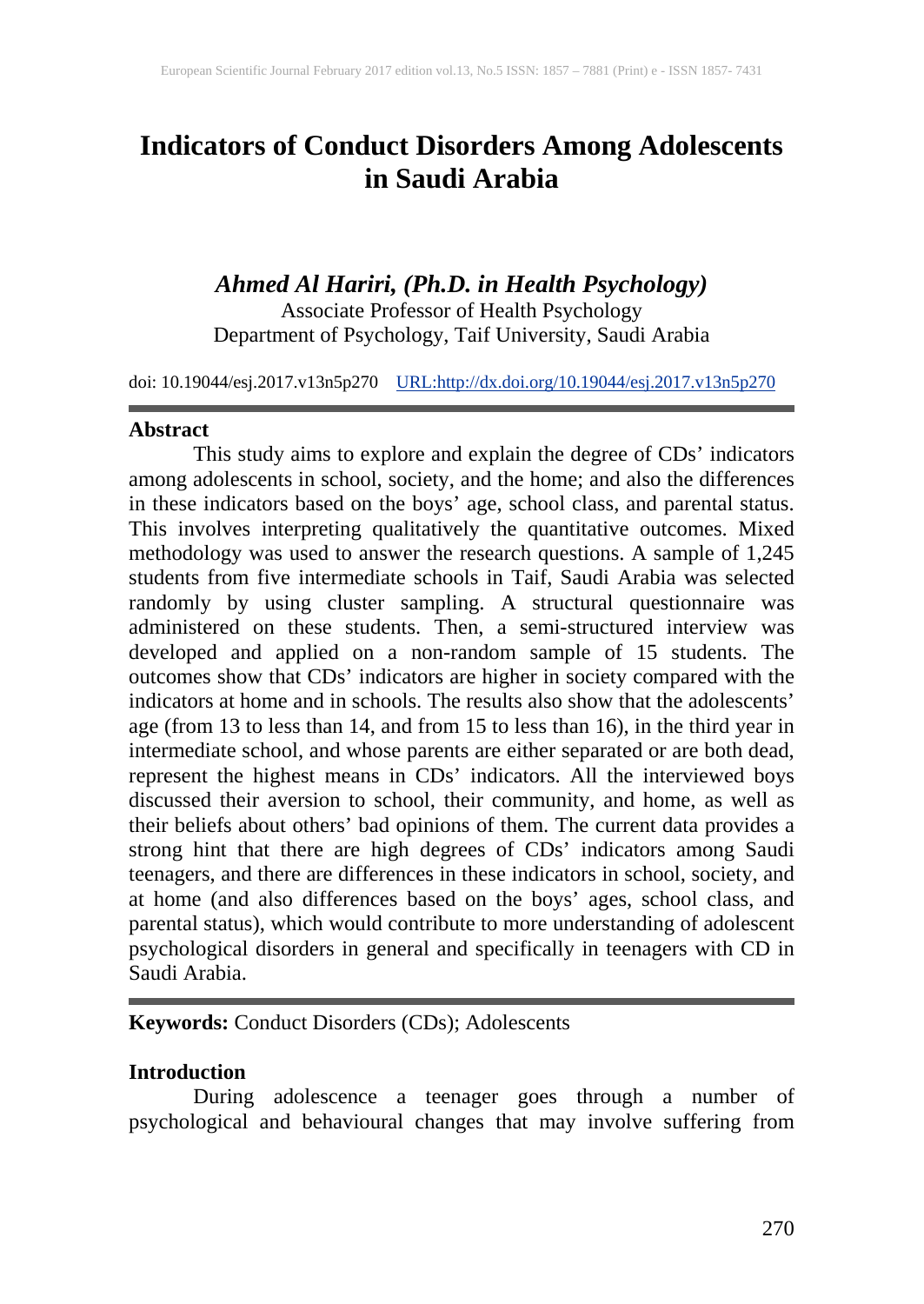conduct disorders (CDs). The tenth version of the *International Classification of Diseases* (ICD-10) defines these as follows:

"Conduct disorders are characterized by a repetitive and persistent pattern of dissocial, aggressive, or defiant conduct. Such behaviour, when at its most extreme for the individual, should amount to major violations of age-appropriate social expectations, and is therefore more severe than ordinary childish mischief or adolescent rebelliousness ... Conduct disorder is frequently associated with adverse psychosocial environments, including unsatisfactory family relationships and failure at school, and is more commonly noted in boys" (World Health Organization, 1992).

The fifth edition of the *Diagnostic and Statistical Manual of Mental Disorders* also defines other indicators of CDs such as carrying and using weapons (e.g. knives and guns); committing crimes (e.g. stealing bags, armed robbery, fraud, and blackmail); and other behaviours like staying out late from home (American Psychiatric Association, 2013). There are three levels of CDs: a simple level that may cause basic damage such as lying to people, being absent from school, and staying out late at night; a moderate level that includes unacceptable damage like stealing from an anonymous victim; and an intense level that causes great damage such as damage to property, violent theft, use of weapons, and physical violence like rape (ibid.). This shows the complexity of CDs, which, also, involve a number of sub-disorders such as: conduct disorder confined to the family context, unsocialized conduct disorder, socialized conduct disorder, and oppositional defiant disorder (World Health Organization, 1992). Moreover, and based on my clinical observation, the indicators of CDs are similar to the indicators of other disorders such as attention deficit hyperactivity disorder (ADHD), mixed disorders of conduct and emotions, and emotional disorders with an onset specific to childhood. Therefore, the disordered person is not the only sufferer, but their family and community suffer as well (Knopf, 2015).

Ten per cent of children and adolescents in the United States, and 6% in the UK, suffer from CDs, which are more common in males than females (Coghill, 2013). Nevertheless, there are a number of studies that have emphasized that teenagers are the most common age group showing the disorder in its extreme form (Viinamäki et al., 2013, Fairchild et al., 2013, Copur et al., 2005, Wymbs et al., 2014, Nock et al., 2006). In addition, there are other factors which may promote this intensity, such as the death of one or both parents (Himaz, 2013). However, none of the studies mentioned above has defined the degree of CDs' indicators (i.e. the indicators' mean); none of them has distinguished if CDs' indicators differ from one situation (e.g. behaviour inside the home) to another (e.g. behaviour at school); none of them use quantitative and qualitative data to discover and explain these degrees and differences; and none of them has targeted teenagers from Arab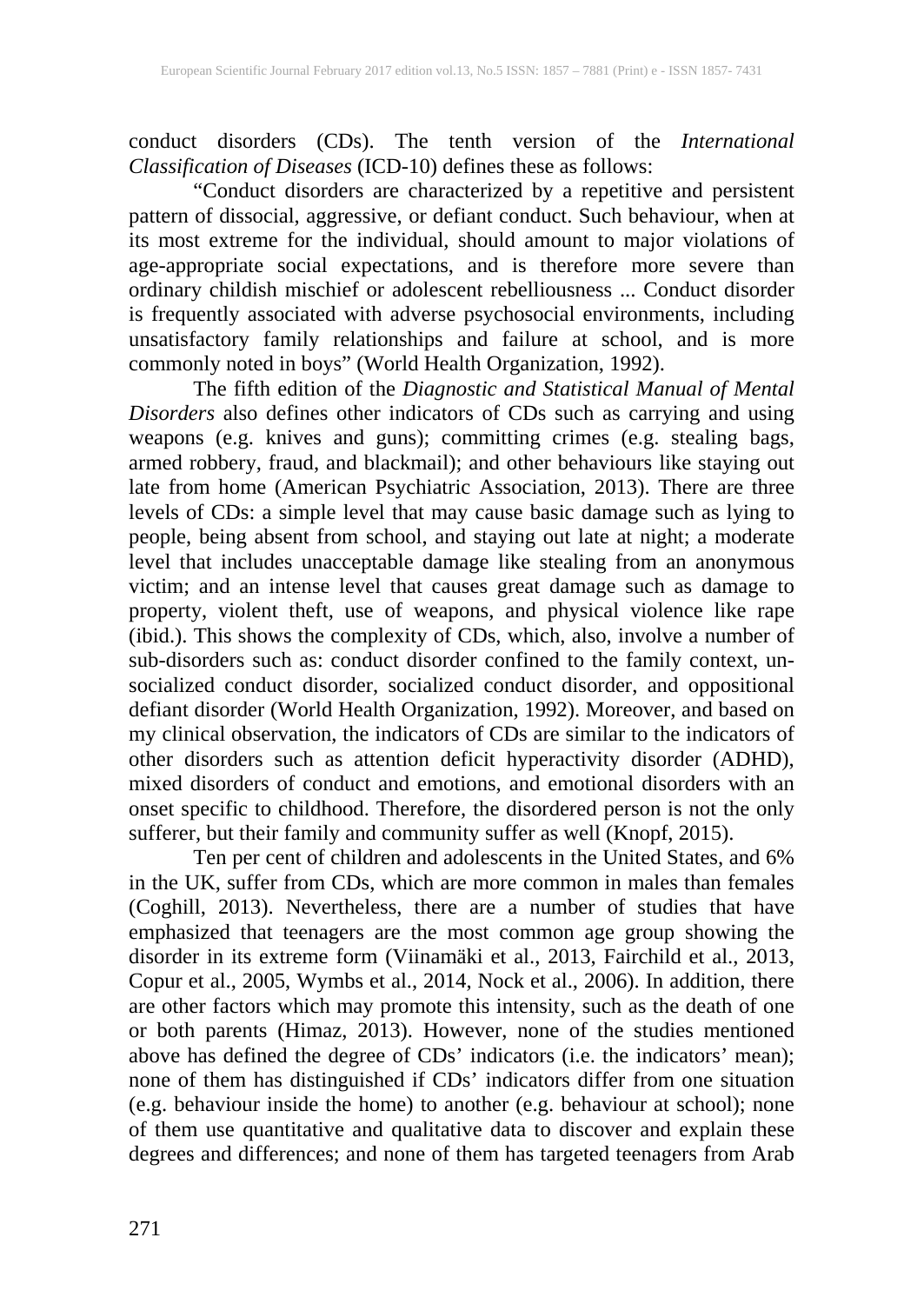societies. This study aims to fill in this gap in the literature and investigate the indicators of CD among Saudi adolescents, and to reach this aim this study will answer the following questions:

What are the degrees of CDs' indicators among adolescents in school, society, and the home? How do adolescents explain these degrees?

Do the indicators of CDs among adolescents in school, society, and at home differ when age, class, and parental status differ? How do adolescents explain these differences?

#### **Methods**

# **Research Design**

Mixed methodology was used to answer the complex research questions, which involves merging the deduction characteristic of the quantitative approach and the induction feature of the qualitative approach (Johnson and Onwuegbuzie, 2004, Lund, 2012, Tashakkori and Teddlie, 2003). In detail, the quantitative data was collected first by using a questionnaire. After analysing it and based on its outcomes, interviews took place to obtain further explanations and explore the possible reasons behind CDs' indicators and differences. The following sections will discuss further the sampling and the research tools.

## **Population and participants**

There is no national data regarding teenagers who suffer from CDs, i.e. this population is unknown in Saudi Arabia. Therefore, the targeted population was to be male students in the intermediate schools and specifically the ones whose age was over 13 but less than 16 years old, as this stage of life is the most likely time when CDs occur and become very intense (Boyes et al., 2014, Fazel et al., 2008, Olino et al., 2010, Heron et al., 2013, Silberg et al., 2015, Rose et al., 2004, Stalk et al., 2015). Even though this student population (in total 17,683) was studying in Taif, Saudi Arabia (Taif Education Gate, 2016), only two drawn samples were selected.

The sample that the questionnaire was administrated on was selected randomly and by using cluster sampling (specifically two-stage cluster sampling that uses area-based procedures). With the help of the Education Department in Taif, one intermediate school from each of the five areas in Taif was selected randomly by using lots. Then, all the students from the five selected schools (whose details such as name, age, and stage at school were already recorded on Excel ) were selected (a) randomly by using the function =RAND(), and (b) by proportionality based on the total number of students in each school. Eventually, the sample size was 1,245, which represents 7.04% of the population size (i.e. greater than 5% of the population) and therefore the finite population correction factor (fpc) was calculated to trust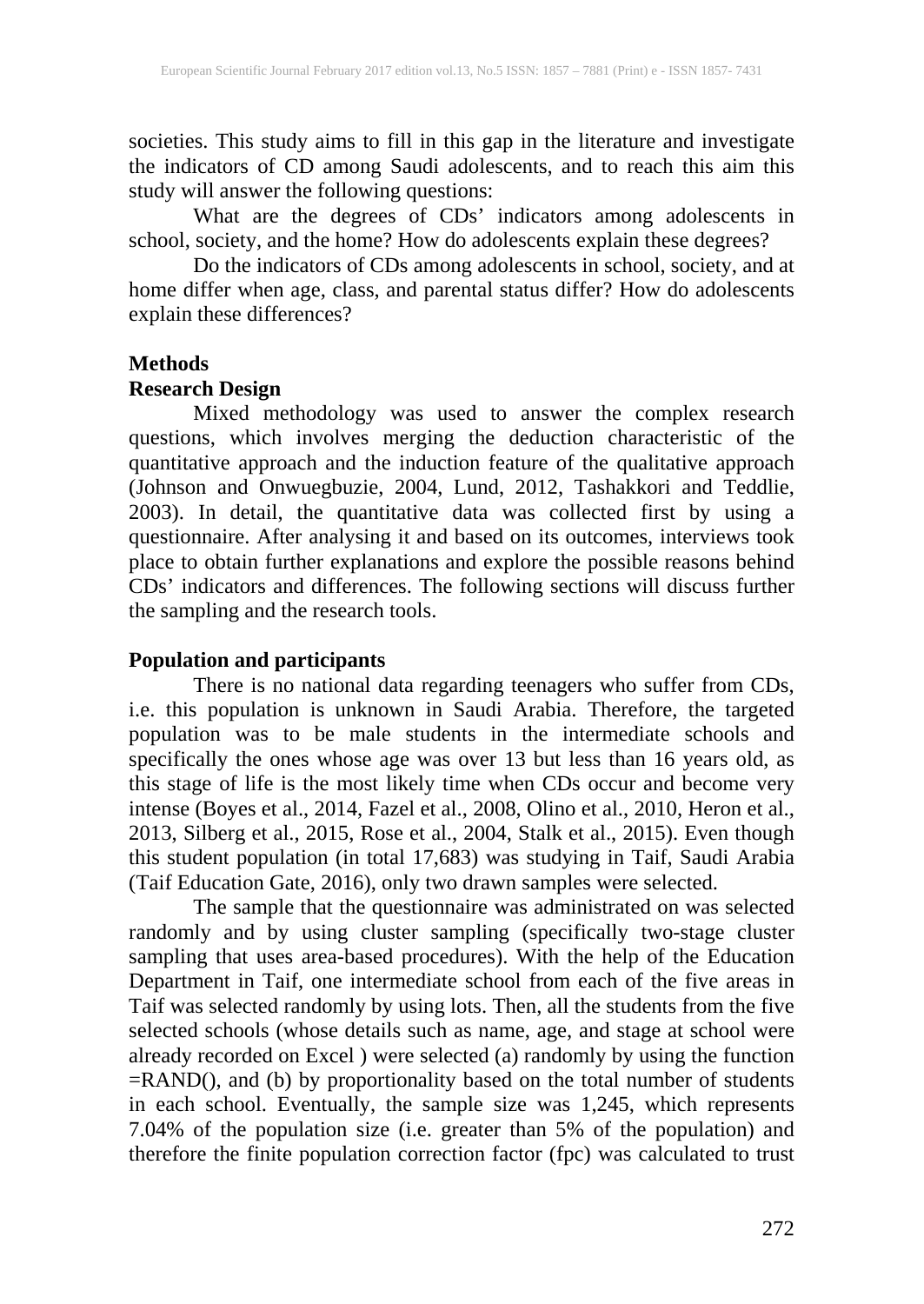the ability of generating the quantitative outcomes on the current population (Daniel, 2012). The participants of this sample were grouped based on their age, classes, and parental status (Table 1).

| Table 1 The participants' groups, frequency, and percentage |            |  |  |
|-------------------------------------------------------------|------------|--|--|
| Groups                                                      | $N(\%)$    |  |  |
| Age groups                                                  |            |  |  |
| From 13 to less than 14 years old                           | 394(31.6)  |  |  |
| From 14 to less than 15 years old                           | 636(51.1)  |  |  |
| From 15 to less than 16 years old                           | 215(17.3)  |  |  |
| Class groups                                                |            |  |  |
| First year in the intermediate school                       | 212(17)    |  |  |
| Second year in the intermediate school                      | 550(44.2)  |  |  |
| Third year in the intermediate school                       | 483(38.8)  |  |  |
| Parental status groups                                      |            |  |  |
| Live together                                               | 1105(88.7) |  |  |
| Separated                                                   | 30(2.4)    |  |  |
| Both are dead                                               | 20(1.6)    |  |  |
| The father is dead                                          | 73(5.9)    |  |  |
| The mother is dead                                          | 17(1.4)    |  |  |

Concerning the sample that the interviews were applied to, this was non-randomly selected by the academic advisor in each school suggesting three students who (a) are showing indicators of CDs, (b) whose age is between 13 and less than 16, and (c) whose parents either live together, are separated, are both dead, or one of them is dead. In total, 15 students were interviewed, which is a decent sample size for qualitative data saturation (Guest et al., 2006), i.e. reaching "a point in the data collection where no new categories or themes emerge" (DiCicco-Bloom and Crabtree, 2006).

#### **Research instruments:**

A structured questionnaire was used to collect quantitative data whereas a semi-structured interview was used to collect qualitative data. Regarding the questionnaire, based on CDs' symptoms that are presented in ICD-10 (World Health Organization, 1992), DSM-4 and DSM-5 (American Psychiatric Association, 2000, American Psychiatric Association, 2013), and the related literature (Colman, 2015, Nock et al., 2006, Copur et al., 2005, Knopf, 2015, Viinamäki et al., 2013, Wymbs et al., 2014), a structured questionnaire of 22 indicators (and that divided into three factors – CDs' indicators at home, school, and society) was developed. The questionnaire's validity (by using the Spearman correlation coefficient between each item and the total questionnaire and then using a correlation coefficient between each item and its factor after the deletion of the item) and reliability (by using Cronbach's Alpha  $(\alpha)$ ) were checked on an external sample of 174 students (Table 2).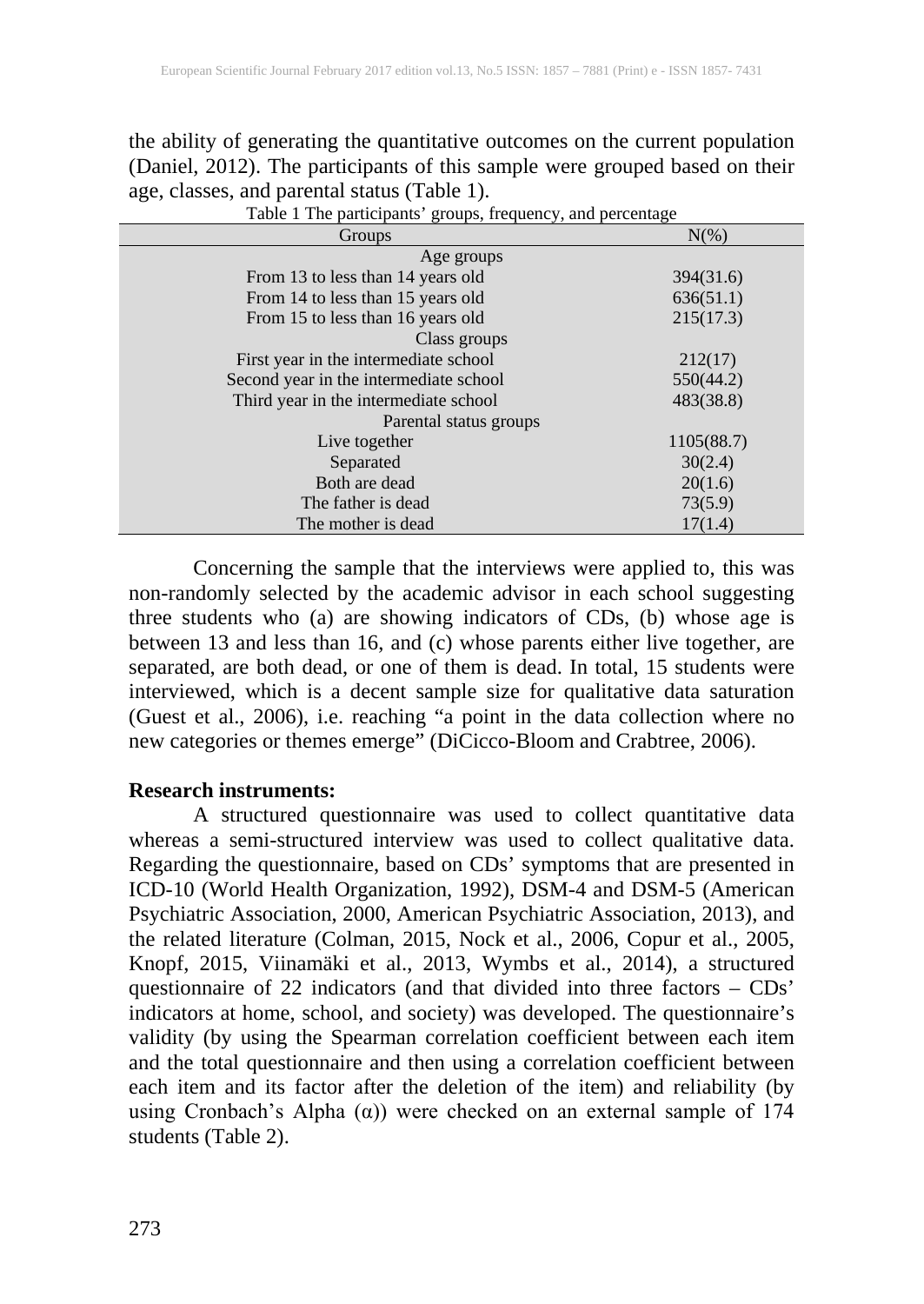|                                                                     |             | Correlation     |  |
|---------------------------------------------------------------------|-------------|-----------------|--|
|                                                                     | Spearman    | coefficient     |  |
| Factors, $(\alpha)$ , and their items                               | correlation | after the       |  |
|                                                                     | coefficient | deletion of the |  |
|                                                                     |             | item            |  |
| The indicators of CDs among teenagers at school ( $\alpha$ = .788)  |             |                 |  |
| Honestly, I hate school                                             | .556**      | .368**          |  |
| I don't feel comfortable at school                                  | $.611**$    | .442**          |  |
| I fight with my school mates                                        | $.652**$    | .529**          |  |
| I have been punished at school because of my behaviour              | $.656**$    | .533**          |  |
| I have run away from school                                         | .755**      | $.654**$        |  |
| I don't go to school and I don't attend my classes                  | .695**      | .580**          |  |
| I verbally or physically offend my teacher                          | .680**      | .573**          |  |
| I have failed in school many times                                  | $.629**$    | .493**          |  |
| The relation between the factor and the questionnaire as            |             |                 |  |
| whole                                                               | .805**      |                 |  |
| The indicators of CDs among teenagers in society ( $\alpha$ = .675) |             |                 |  |
| I dare anyone who dares me                                          | .434**      | $.222**$        |  |
| I am ready to get revenge on anyone who hurts me                    | .586**      | .378**          |  |
| I become moody without any obvious reason                           | $.581**$    | .402**          |  |
| I like provoking others                                             | $.637**$    | .463**          |  |
| I light fires just for fun                                          | $.609**$    | .417**          |  |
| I don't speak honestly all the time                                 | .499**      | .334**          |  |
| I tortured or killed an animal                                      | .559**      | $.38**$         |  |
| I stole things from others                                          | $.545**$    | $.391**$        |  |
| The relation between the factor and the questionnaire as            |             |                 |  |
| whole                                                               | .758**      |                 |  |
| The indicators of CDs among teenagers at home ( $\alpha$ = .749)    |             |                 |  |
| Since I was little, my family have considered me                    | $.6***$     | $.428**$        |  |
| naughty                                                             |             |                 |  |
| My family members say that I am naughty and don't                   | $.727**$    |                 |  |
| listen to them                                                      |             | $.616**$        |  |
| My family members describe me as disobedient and                    |             |                 |  |
| stubborn                                                            | $.718**$    | $.602**$        |  |
| I run away from home sometimes                                      | $.703**$    | .588**          |  |
| There are a lot of problems and fights in my home                   | $.65***$    | $.531**$        |  |
| In my home, we live with a lot of tension                           | $.64**$     | $.514**$        |  |
| The relation between the factor and the questionnaire as            | $.845**$    |                 |  |
| whole                                                               |             |                 |  |

\*\*  $p < .01$ 

With respect to the semi-structured interview, this was developed after the questionnaire analysis and based on its outcomes. The aim of the interview was to get further explanation and explore the possible reasons behind CDs' indicators and differences. The interview includes five openended questions including: Do you hate school? Do you hate your community/society? Do you hate your home? These questions were followed by 'why' questions. The aim of this set of questions was to explain further the CDs' indicators (and their degrees). In addition, two more questions were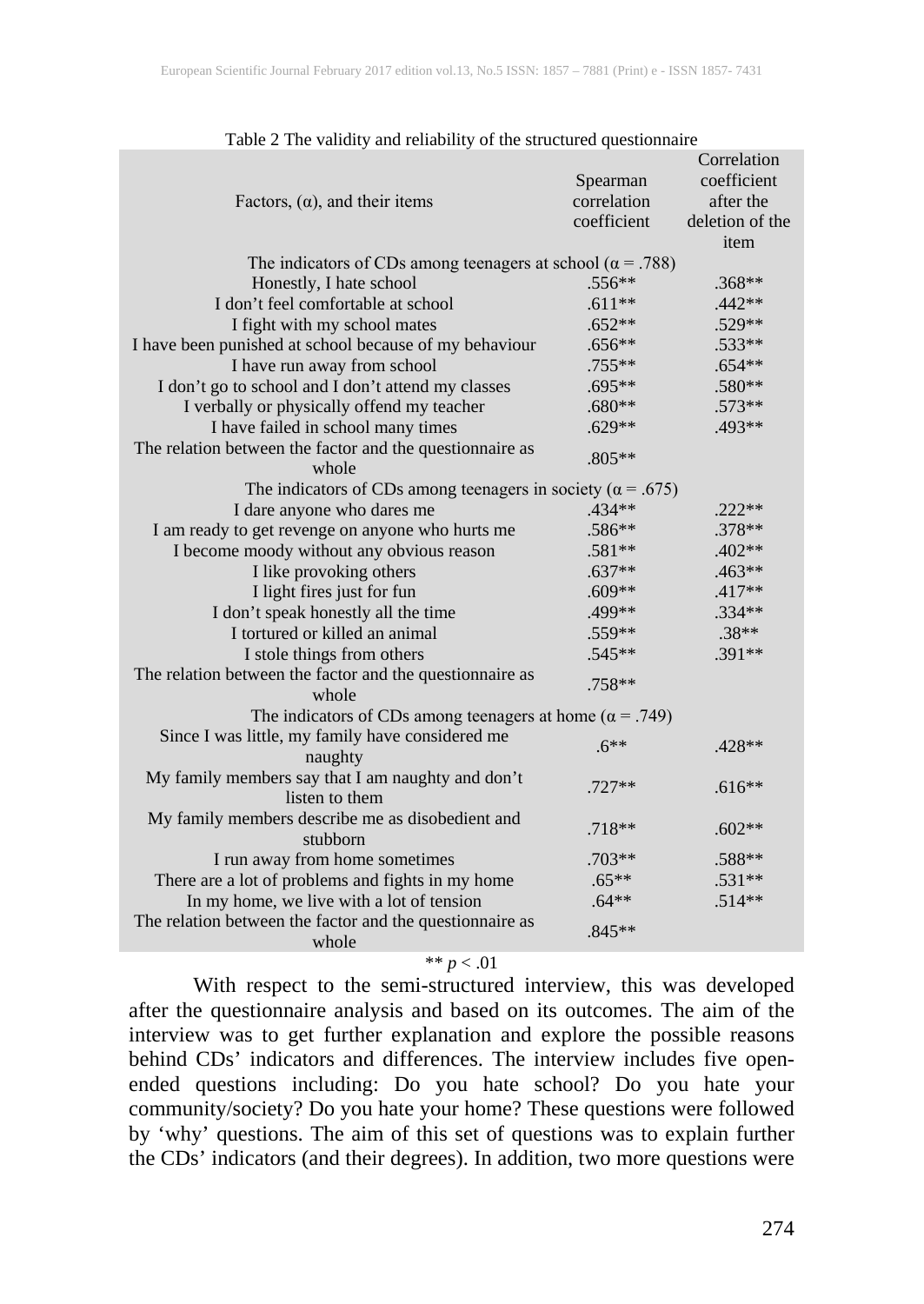included in the interview: How do you think that people outside home describe you? How do you think that your family members describe you? The aim of these questions was to explore and explain how teenagers with CDs (from different age groups, class groups and parental status groups) think about others' views of them.

#### **Results and discussion:**

Each of the research questions will be answered quantitatively first. Then, the outcomes will be explained qualitatively and by integration with the related literature, which presents the discussion.

**Q1.** What are the degrees of CDs' indicators among adolescents in school, society, and home? How do adolescents explain these degrees?

To answer the first part of this question, descriptive statistics were used to identify the degrees of CDs' indicators (Table 3).<br>Table 3 The degree of CDs' indicators among teenagers in school, society, and at home

| Table 3 The degree of CDs' indicators among teenagers in school, society, and at home |                          |      |  |  |  |
|---------------------------------------------------------------------------------------|--------------------------|------|--|--|--|
| Items                                                                                 | M(SD)                    | $\%$ |  |  |  |
| The indicators of CDs among teenagers at school                                       |                          |      |  |  |  |
| Honestly, I hate school                                                               | 2.98(1.45)               | 60%  |  |  |  |
| I don't feel comfortable at school                                                    | 2.87(1.40)               | 58%  |  |  |  |
| I fight with my school mates                                                          | 2.43(1.13)               | 49%  |  |  |  |
| I have been punished at school because of my behaviour                                | 1.94(1.11)               | 39%  |  |  |  |
| I have run away from school                                                           | 1.88(1.20)               | 38%  |  |  |  |
| I don't go to school and I don't attend my classes                                    | 1.87(1.13)               | 38%  |  |  |  |
| I verbally or physically offend my teacher                                            | 1.55(1.02)               | 32%  |  |  |  |
| I have failed in school many times                                                    | 1.55(1.18)               | 31%  |  |  |  |
| The indicators of CDs at school                                                       | <b>Grand Mean</b>        | 43%  |  |  |  |
|                                                                                       | 2.13(1.20)               |      |  |  |  |
| The indicators of CDs among teenagers in society                                      |                          |      |  |  |  |
| I dare anyone who dares me                                                            | 3.61(1.38)               | 72%  |  |  |  |
| I am ready to get revenge on anyone who hurts me                                      | 3.08(1.53)               | 62%  |  |  |  |
| I become moody without any obvious reason                                             | 2.70(1.35)               | 54%  |  |  |  |
| I like provoking others                                                               | 2.56(1.41)               | 51%  |  |  |  |
| I light fires just for fun                                                            | 2.52(1.47)               | 50%  |  |  |  |
| I don't speak honestly all the time                                                   | 2.04(1.15)               | 41%  |  |  |  |
| I tortured or killed an animal                                                        | 1.96(1.31)               | 39%  |  |  |  |
| I stole things from others                                                            | 1.72(1.14)               | 34%  |  |  |  |
| The indicators of CDs in society                                                      | <b>Grand Mean</b>        |      |  |  |  |
|                                                                                       | 2.50(1.34)               | 50%  |  |  |  |
| The indicators of CDs among teenagers at home                                         |                          |      |  |  |  |
| Since I was little, my family have considered me naughty                              | 2.50(1.47)               | 50%  |  |  |  |
| My family members say that I am naughty and don't listen to them                      | 2.03(1.26)               | 41%  |  |  |  |
| My family members describe me as disobedient and stubborn                             | 2.02(1.28)               | 40%  |  |  |  |
| I run away from home                                                                  | 1.82(1.24)               | 36%  |  |  |  |
| There are a lot of problems and fights in my home                                     | 1.82(1.16)               | 36%  |  |  |  |
| In my home, we live with a lot of tension                                             | 1.71(1.19)               | 34%  |  |  |  |
| The indicators of CDs at home                                                         | <b>Grand Mean</b><br>40% |      |  |  |  |
|                                                                                       | 1.98(1.27)               |      |  |  |  |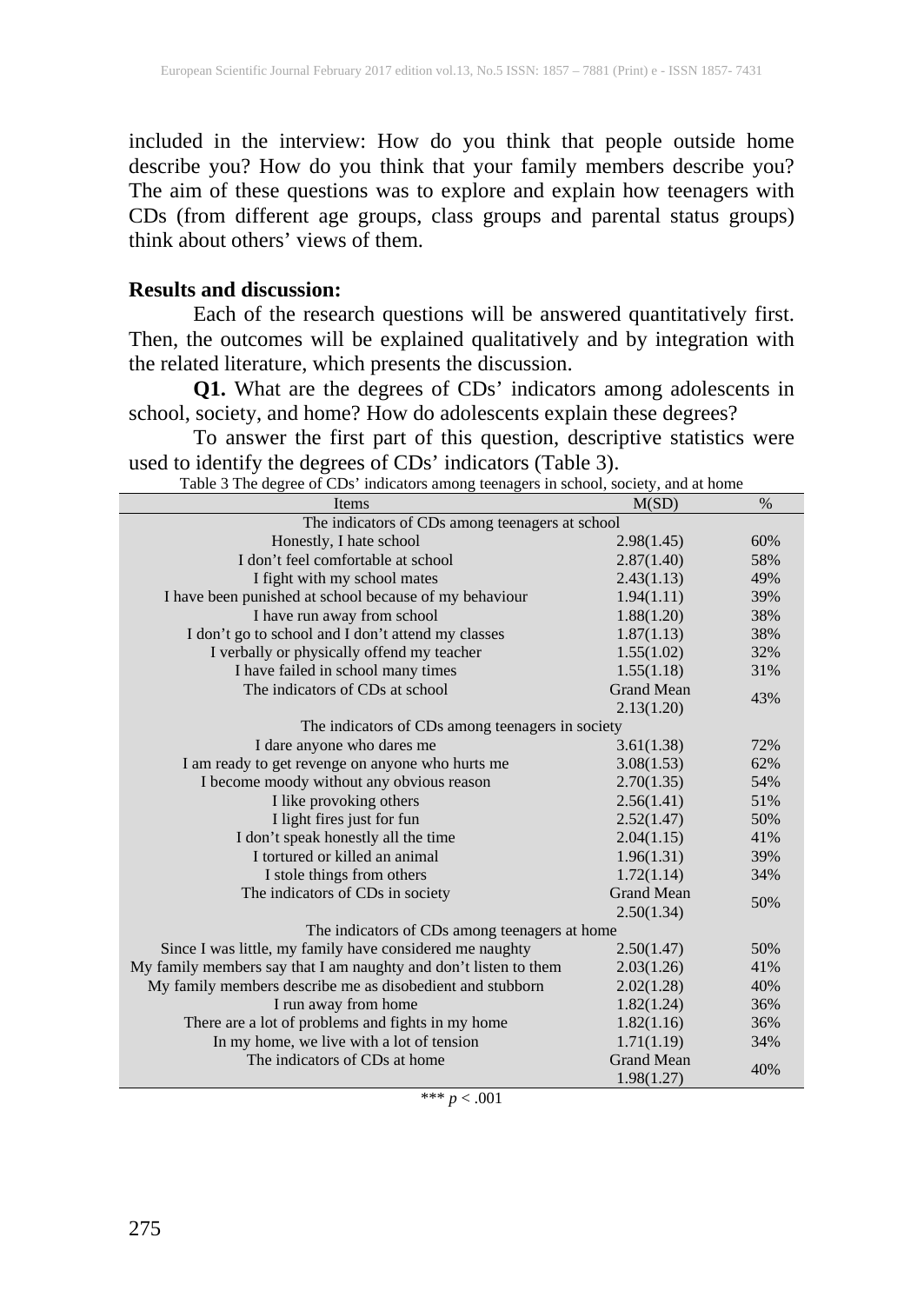Table 3 shows that the grand mean of CDs' indicators in society was the highest compared with the grand mean of the indicators in school and home.

In detail, the degree of  $CDs'$  indicators in school in general was  $(M =$  $2.13$ ,  $SD = 1.20$ ,  $43\%$ ), and the item with the highest mean was (Honestly, I hate school)  $M = 2.98$ ,  $SD = 1.45$ , 60%. To explain this, and also to answer the second part of the question, the collected qualitative data shows that the majority of the interviewed students discussed their opinion that teachers, the daily school system, school facilities, and classmates were reasons to have a negative attitude towards school. Concerning their teachers, the interviewed teenagers highlighted the fact that the teachers treat them badly (i.e. taunt and hit them), deliberately fail them, prevent them from attending sports classes, and ask for a lot of homework. Regarding the daily school system, they talked about how the first class in their school day starts very early, the day is very long, the classes are not organized, and they feel so bored. With respect to the school facilities, they emphasize the poor and dirty conditions, and also how the food is low quality and expensive. Concerning their classmates, they refer to assaults and, therefore, how they have to defend themselves.

As can be seen from this, all the reasons discussed are actually external factors (i.e. not interpersonal ones). Khamis (2015) found that teachers have negative attitudes toward their students who show signs of CDs, such as messy and chaotic behaviour. The school environment can also be damaging, especially when taking into account how although students learn new knowledge and skills in school, some of them learn how to smoke, use drugs, and drink alcohol there (Bonell et al., 2016).

Regarding the CDs' indicators in society ( $M = 2.50$ , SD = 1.34, 50%), the item with the highest mean was (I dare anyone who dares me)  $M =$  $3.61$ ,  $SD = 1.38$ ,  $72\%$ . When the interviewed students were asked: Do you hate your community/society? Why? The majority of them talked about how social relationships, using public and private property, and dealing with animals were reasons to have negative attitudes toward society. In detail, and concerning their social relationships, they highlighted that they have a lot of fights with their teenage relatives and neighbours, and they light firecrackers and throw them into the neighbours' houses. Regarding public and private property, they discussed how they steal from their family members as well as from shops, they set fire to trees, and they play inside mosques and praying rooms. Concerning dealing with animals, they said that they hit some animals hard, threw cats, plucked their hair, and poured hot water on them, and also killed birds for fun.

This reflects interpersonal factors, i.e. teenage boys admit their bad behaviour and that it is unacceptable in their societies. Parallel to this, in a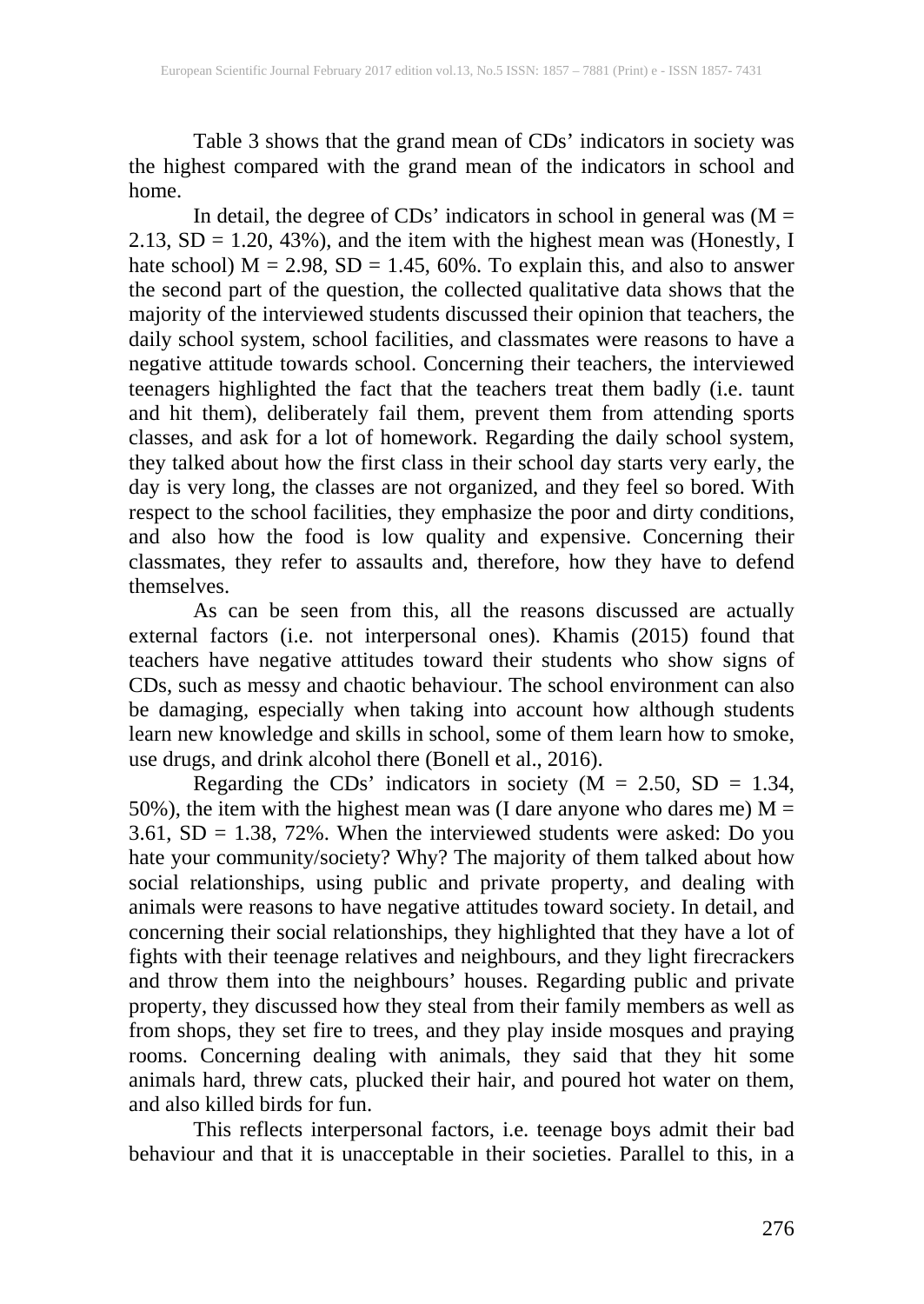study carried out by Alexandru and Lorand (2015), the researchers found that adolescents with CDs have less chance to merge with their communities compared to their peers without CDs. In another study conducted by Nordström et al. (2013) the researchers conclude that teenagers reflect intense CD symptoms when they also have intense Disruptive Behavioural Disorders (DBDs). With respect to hurting animals, Wilson and Norris (2003) found that harming animals is considered to be a strong and clear indicator of CDs.

Concerning the CDs' indicators at home ( $M = 1.98$ ,  $SD = 1.27$ , 40%), the item with the highest mean was (Since I was little, my family have considered me naughty)  $M = 2.50$ ,  $SD = 1.47$ , 50%. When the interviewed teenagers were asked: Do you hate your home? Why? They emphasized that their bad relationships with their family members and their home environment were reasons to have negative attitude toward their homes. In particular, the boys talked about their way of communicating with their family members: lying and not respecting them, swearing at them, not telling them their school results, taking the family car without their permission, and using family things without asking. The boys also discussed other unacceptable behaviours such as going to bed very late, stealing money from family members, and overusing electronic games during family times.

This reflects interpersonal factors, i.e. adolescent boys admit their bad behaviour inside the home. Pfiffner et al. (2005) found that the motherchild relationship determines the existence (or prevention) of CDs in the child. Therefore, the Quality of Life (QL) inside the home is an important element, especially when taking into account that a high QL is inversely related to CDs (Schei et al., 2016). In other words, a good life leads to mentally and physically healthy children.

**Q2.** Do the indicators of CDs among adolescents differ in school, society, and home when age, class, and parental status differ? How do adolescents explain these differences?

To answer the first part of this question, one-way analysis of variance ANOVA was used (Table 4).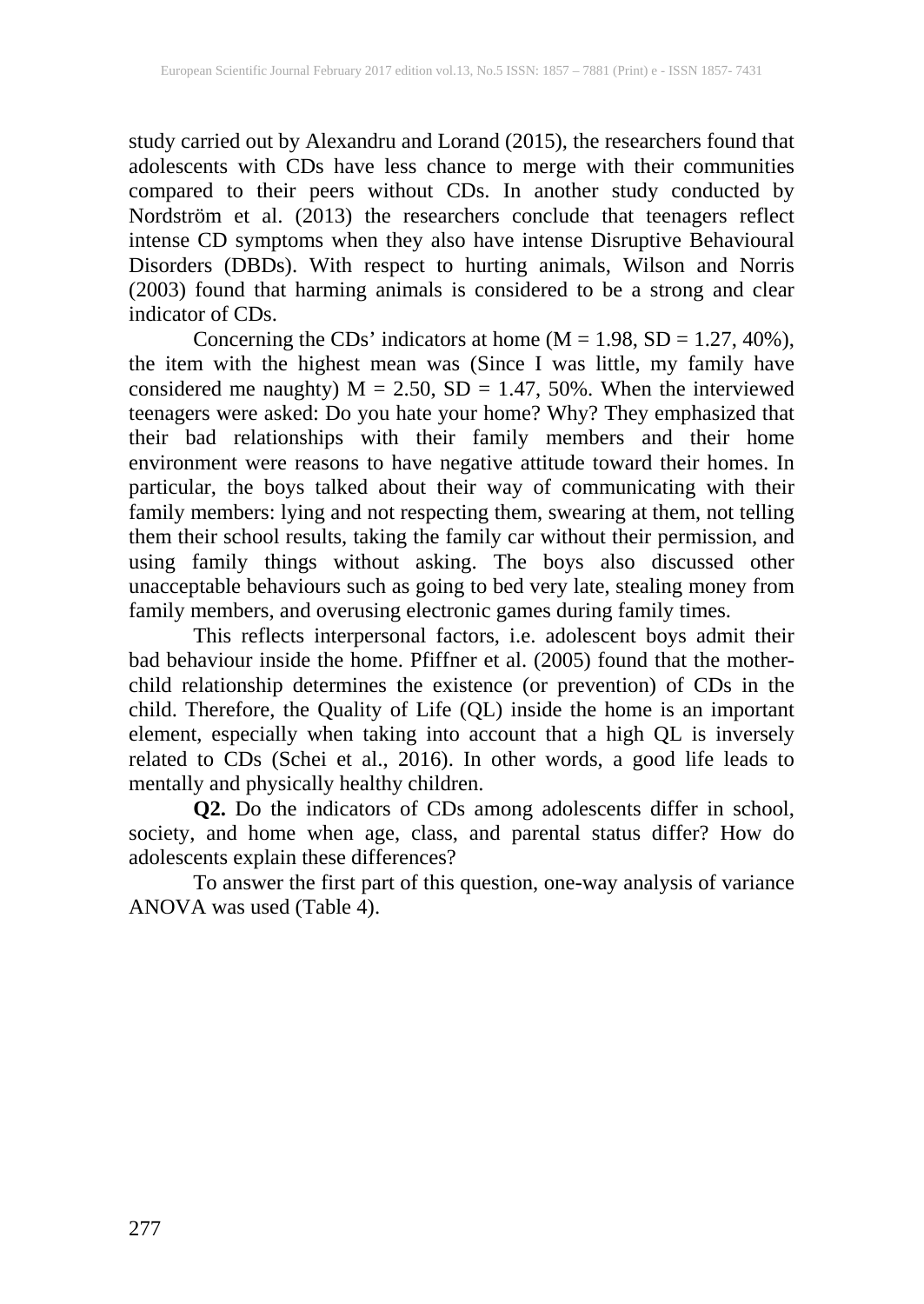| based on the unterences in age groups, classes, and parental status<br>Factors and groups | M(SD)     | F         | df             | $\eta^2$ |
|-------------------------------------------------------------------------------------------|-----------|-----------|----------------|----------|
| Factors relating to CDs indicators at school                                              |           |           |                |          |
| Age groups                                                                                |           |           |                |          |
|                                                                                           |           |           |                |          |
| From 13 to less than 14 years old                                                         | 18.3(6.7) |           |                |          |
| From 14 to less than 15 years old                                                         | 16.9(6.2) | $3.09*$   | $\overline{2}$ | .005     |
| From 15 to less than 16 years old                                                         | 17.5(6.6) |           |                |          |
| Classes                                                                                   |           |           |                |          |
| First year in the intermediate school                                                     | 16.2(5.1) |           |                |          |
| Second year in the intermediate school                                                    | 17.2(6.5) | $2.75*$   | 3              | .007     |
| Third year in the intermediate school                                                     | 18.5(7)   |           |                |          |
| Parental status                                                                           |           |           |                |          |
| Live together                                                                             | 16.8(6.1) |           |                |          |
| Separated                                                                                 | 22.8(8.5) |           |                |          |
| Both are dead                                                                             | 24.6(4.7) | $6.70***$ | 4              | .022     |
| The father is dead                                                                        | 18.7(6.5) |           |                |          |
| The mother is dead                                                                        | 19.5(7)   |           |                |          |
| Factors relating to CDs indicators in society                                             |           |           |                |          |
| Age groups                                                                                |           |           |                |          |
| From 13 to less than 14 years old                                                         | 20.4(5.8) |           |                |          |
| From 14 to less than 15 years old                                                         | 20(6.1)   | $4.501*$  | $\overline{2}$ | .007     |
|                                                                                           | 20.7(6.1) |           |                |          |
| From 15 to less than 16 years old                                                         |           |           |                |          |
| Classes                                                                                   |           |           |                |          |
| First year in the intermediate school                                                     | 18.5(5.5) |           |                |          |
| Second year in the intermediate school                                                    | 20.6(6.2) | $3.42*$   | 3              | .008     |
| Third year in the intermediate school                                                     | 20.7(5.8) |           |                |          |
| Parental status                                                                           |           |           |                |          |
| Live together                                                                             | 19.9(6)   |           |                |          |
| Separated                                                                                 | 23.4(6.2) |           |                |          |
| Both are dead                                                                             | 23.1(5.2) | $2.723*$  | 4              | .009     |
| The father is dead                                                                        | 20.8(6.3) |           |                |          |
| The mother is dead                                                                        | 21.2(7)   |           |                |          |
| Factors relating to CDs indicators at home                                                |           |           |                |          |
| Age groups                                                                                |           |           |                |          |
| From 13 to less than 14 years old                                                         | 18.1(6.8) |           |                |          |
| From 14 to less than 15 years old                                                         | 16.1(6.5) | 5.479**   | 2              | .009     |
| From 15 to less than 16 years old                                                         | 16.4(6.8) |           |                |          |
| Classes                                                                                   |           |           |                |          |
|                                                                                           |           |           |                |          |
| First year in the intermediate school                                                     | 14.7(5.4) |           |                |          |
| Second year in the intermediate school                                                    | 16.7(6.8) | 1.702*    | 3              | .004     |
| Third year in the intermediate school                                                     | 18.3(7)   |           |                |          |
| Parental status                                                                           |           |           |                |          |
| Live together                                                                             | 16.1(6.4) |           |                |          |
| Separated                                                                                 | 23(7)     |           |                |          |
| Both are dead                                                                             | 24.5(4.5) | 9.842 *** | 4              | .032     |
| The father is dead                                                                        | 17.4(7.2) |           |                |          |
| The mother is dead                                                                        | 20.5(8.5) |           |                |          |
| *p < .05, **p < .01, ***p < .001                                                          |           |           |                |          |

Table 4 The differences in CDs' indicators among teenagers in school, society, and home based on the differences in age groups, classes, and parental status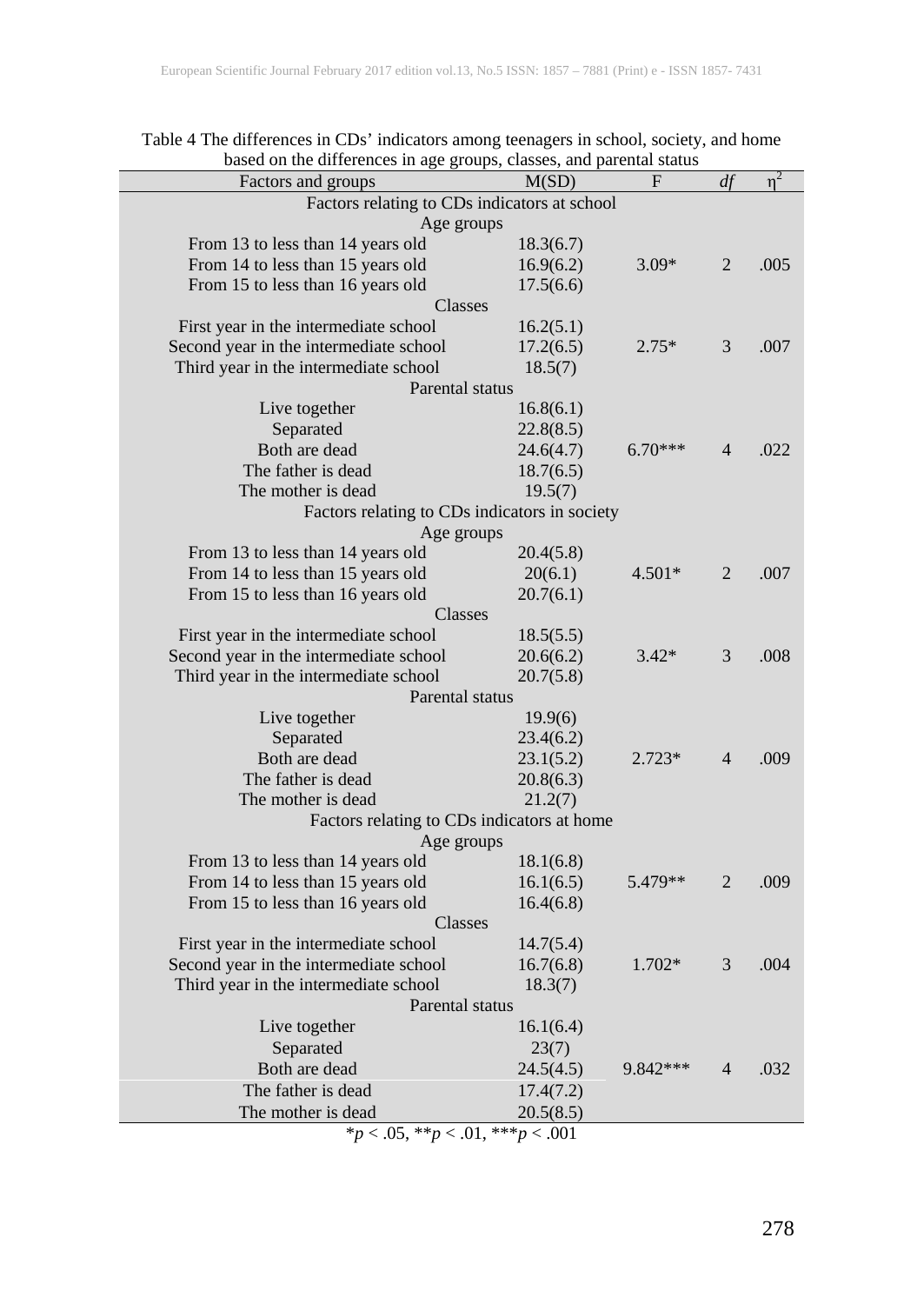Table 4 shows that the differences of the CDs' indicators among boys in school, society, and home (based on their age, classes, and parental status) were significant.

Regarding the significant differences in CDs' indicators at school, the age group (from 13 to less than 14 years old) showed the highest in their CDs' indicators. A Scheffe test for multiple comparisons shows that the difference was between the age group (from 13 to less than 14 years old) and the age group (from 14 to less than 15 years old). Teenagers in the third year in the intermediate school were the highest in their CDs indicators, and a Scheffe test shows that the differences were between them and their peers in both first and second years in the intermediate school. Adolescents with both parents dead were the highest in their CDs indicators, and a Scheffe test shows that the difference occurs between the groups (both parents are dead or separated) and (live together or the father is dead). or separated) and (live together or the father is dead).

To explain this, and also to answer the second part of the question, the boys interviewed discussed specifically their hate of their teachers as a reason to hate their schools. For example, one boy emphasized his aversion to school and said, "I hate school because the teachers hit and punish anyone because of anything" (S. A., aged 13). Another student from the third year of intermediate school said, "Everything in school is by force. The teacher forces us to do homework. There is nothing nice about the activities" (A. S., aged 15). Another teenager, an orphan boy whose parents are dead, said, "I hate the school as the teachers punish us and sometimes they swear at us and say bad words to us" (M. A., aged 14). Nevertheless, one can argue that although these students highlighted the negative role of their teachers, they are still a qualitative – small – sample size, i.e. their answers cannot be generated on the population of teenage boys with CDs. Especially when taking into account that Winther et al. (2014) found in their longitudinal study that teachers are able to observe and notice the symptoms of CDs among their students, and actually can help in treating their disorders. In other words, teachers may treat teenagers with CDs in ways that makes the boys hate their teachers and schools, yet teachers may also know how to deal with these boys to help them overcome the disorder symptoms.

Concerning the differences in CDs' indicators in society, the age group (from 15 to less than 16 years old) were the highest in their CDs' indicators. A Scheffe test for multiple comparisons shows that the differences were between this age group and the other age groups (from 14 to less than 15 years old) and (from 13 to less than 14 years old). Teenagers in the third year in the intermediate school were the highest in their CDs' indicators, and a Scheffe test shows that the differences were between this class group and their peers in the first and second years in the intermediate school. Adolescents whose parents are separated were the highest in their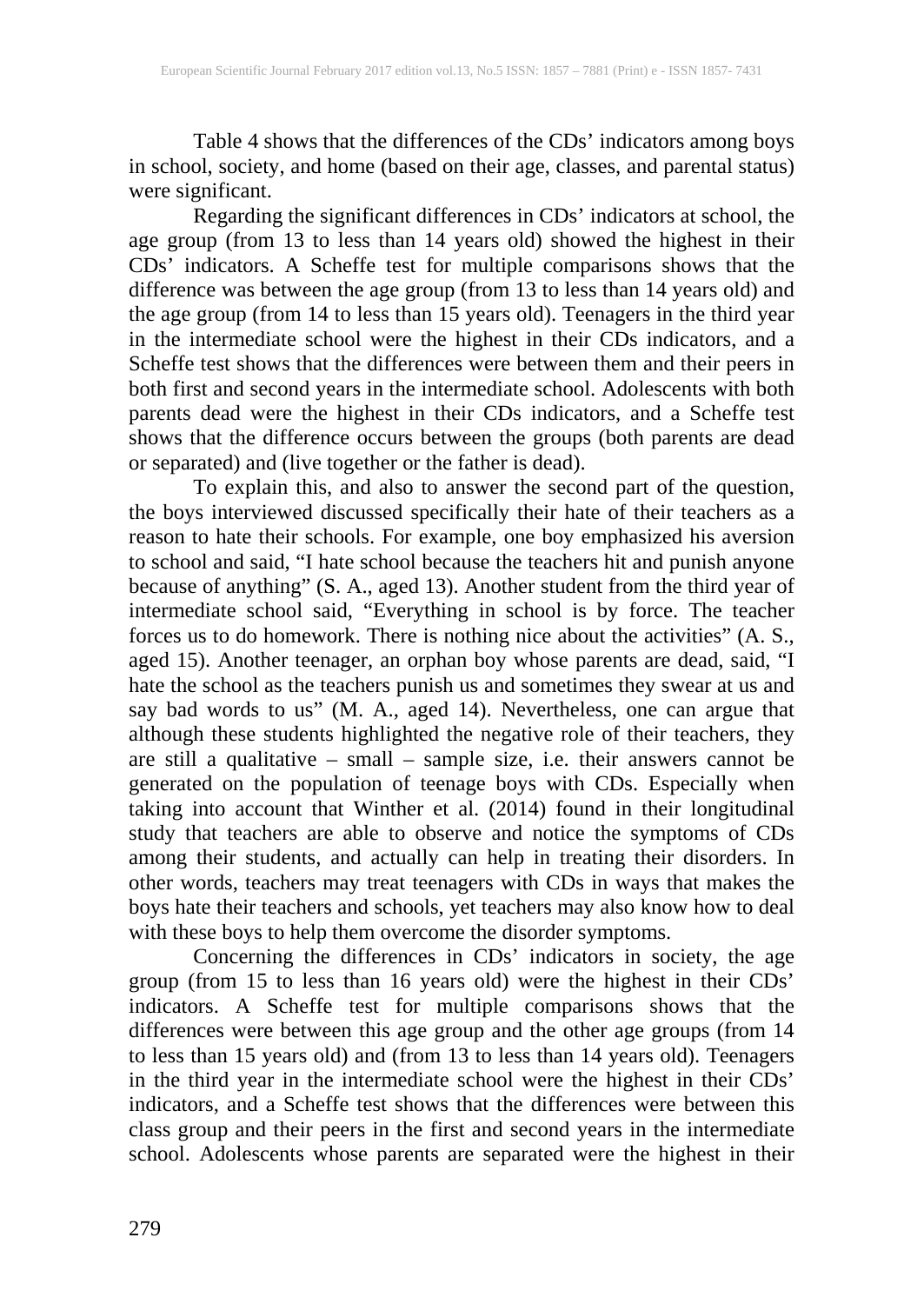CDs' indicators, and a Scheffe test shows that the difference occurs between the groups (both parents are dead or separated) and (live together or the father is dead).

This can be explained by the answers of the interviewed teenagers when they were asked: How do you think that people outside home describe you? One boy said, "People describe me as a crazy and dangerous boy" (A. M., aged 15). Another student from the third year of intermediate school said, "Loser, stupid, and that I am using a lot of bad words" (N. H., aged 15). Another teenager whose parents are separated said, "I am described as a liar, not listening to others, and noisy" (A. K., aged 13). Related to this, Wakefield et al. (2002) found that CDs may occur when a teenager interprets others' actions in a negative way, however, psychological diagnoses are still important especially with analysing the interpersonal factors.

With respect to the differences in CDs' indicators at home, the age group (from 13 to less than 14 years old) were the highest in their CDs' indicators. A Scheffe test for multiple comparisons shows that the differences are between this age group and the other age groups (from 14 to less than 15 years old) and (from 15 to less than 16 years old). Boys in the third year in the intermediate school were the highest in their CDs' indicators, and a Scheffe test shows that the difference is between this class group and their peers in the first and second years in the intermediate school. Teenagers with both parents dead were the highest in their CDs' indicators, and a Scheffe test shows that the difference occurs between the groups (both parents are dead or separated) and (live together or the father is dead).

This can be explained by the qualitative data collected from the interviewed teenagers when they were asked: How do you think that your family members describe you? One boy said, "They think that I am dirty, a liar, and no one can rely on me" (A. T., aged 13). A student from the third year of intermediate school said, "They tell me that I am an immoral boy, and spend most of my time in the street with bad friends, and no one raises me well" (M. M., aged 15). Another teenager whose parents are both dead said, "My brothers believe that I am very naughty, hyperactive, and I am a liar" (F. G., aged 14). Parallel to this, Wang and Kenny (2014) found that families who use bad words and have bad relationships between members can have teenagers, and specifically those aged 13 and 14, who suffer from CDs.

## **Conclusion**

This study aimed to explore the degree (means and grand means) of CDs' indicators among adolescents in school, society, and home and the differences in these indicators based on the boys' age, school class, and parental status; and this involves explaining and interpreting qualitatively the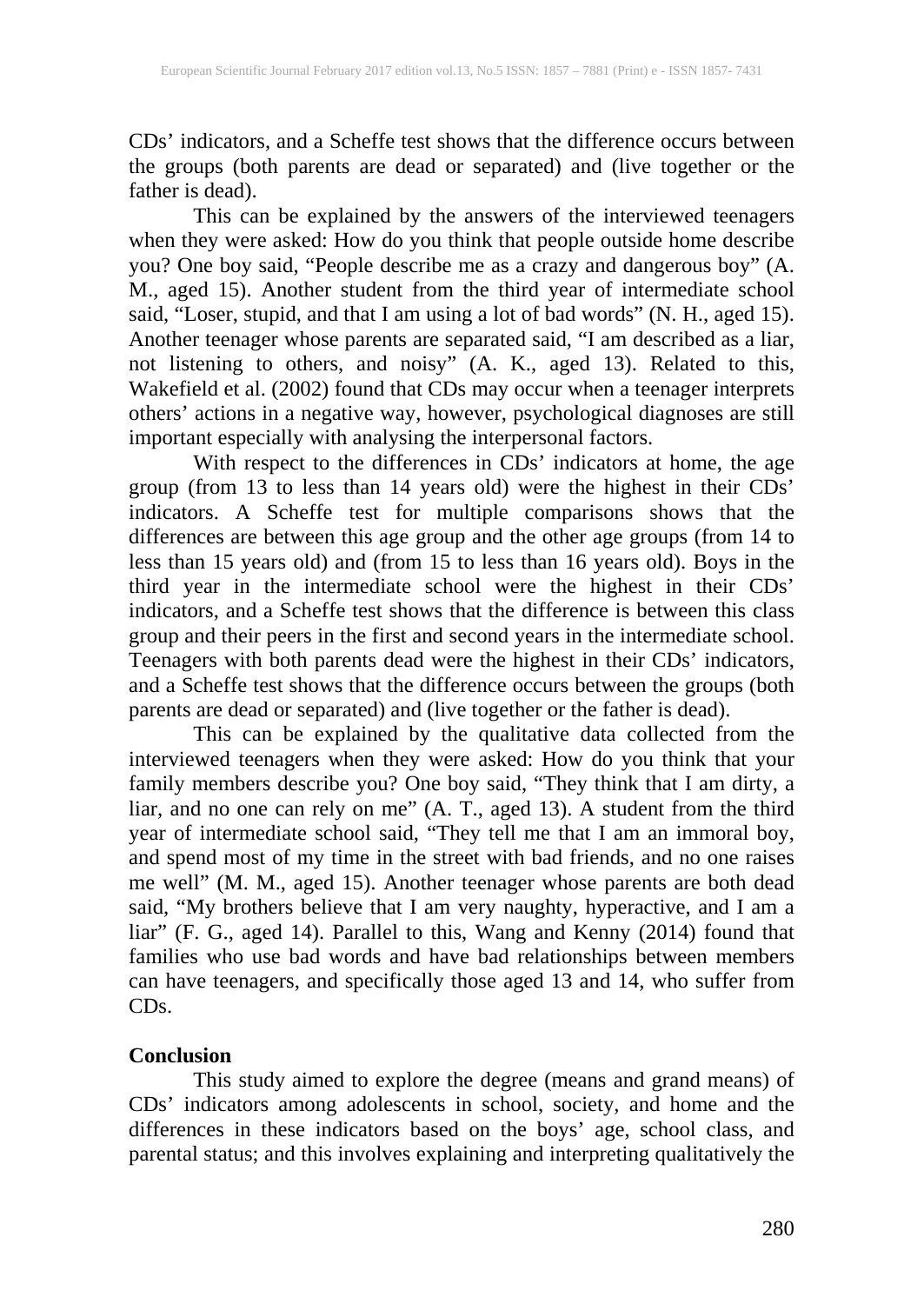quantitative outcomes. The results show that CDs' indicators were higher in society compared with the indicators at home and school which reflect the boys' anti-social behaviour; yet, there are also external factors which should be taken into consideration such as when others' treat these boys strictly and disrespectfully. The results also show that there are differences in CDs' indicators based on the boys' age, school class, and parental status, however, adolescents aged (from 13 to less than 14, and from 15 to less than 16), in the third year in the intermediate school, and whose parents are either separated or both dead, represent the highest means in their indicators. All the interviewed boys discussed their beliefs about others' bad opinions of them. Nevertheless, there are further investigations worth conducting, and primarily it would be important to conduct a survey study to explore the prevalence of CDs in Saudi Arabia. The relationships between teenagers with CDs and their teachers and family members are another significant area of research, especially when taking into account that the interviewed boys in this study discussed their aversion to their teachers as well as their relationships with family members.

Several limitations should be considered. The current sample did not include boys who have actually been diagnosed with CDs, because it has been highlighted that the population suffering from CDs is unknown in Saudi Arabia, and therefore, I relied on the questionnaire outcomes in the quantitative analysis and on the academic advisors in the qualitative investigation (when they were asked to name the students with the most obvious signs of CDs). This study also did not take into consideration of any changes over time that occur in CDs indicators in school, society, or home. Hence, longitudinal effort would be worthwhile to recognize any possible changes. However, even within these limitations, the current data provides a strong hint that there are high degrees of CDs among Saudi teenagers, which would contribute to more understanding of adolescent psychological disorders in general and specifically teenagers with CDs.

#### **Acknowledgement**

The researcher is grateful to Almighty Allah (God) for providing the strength and opportunity for conducting this research project. He also thanks the participants, as well as the editorial board on the *European Scientific Journal*.

This research did not receive any specific grant from funding agencies in the public, commercial, or not-for-profit sectors.

The author declares that there has no conflict of interest.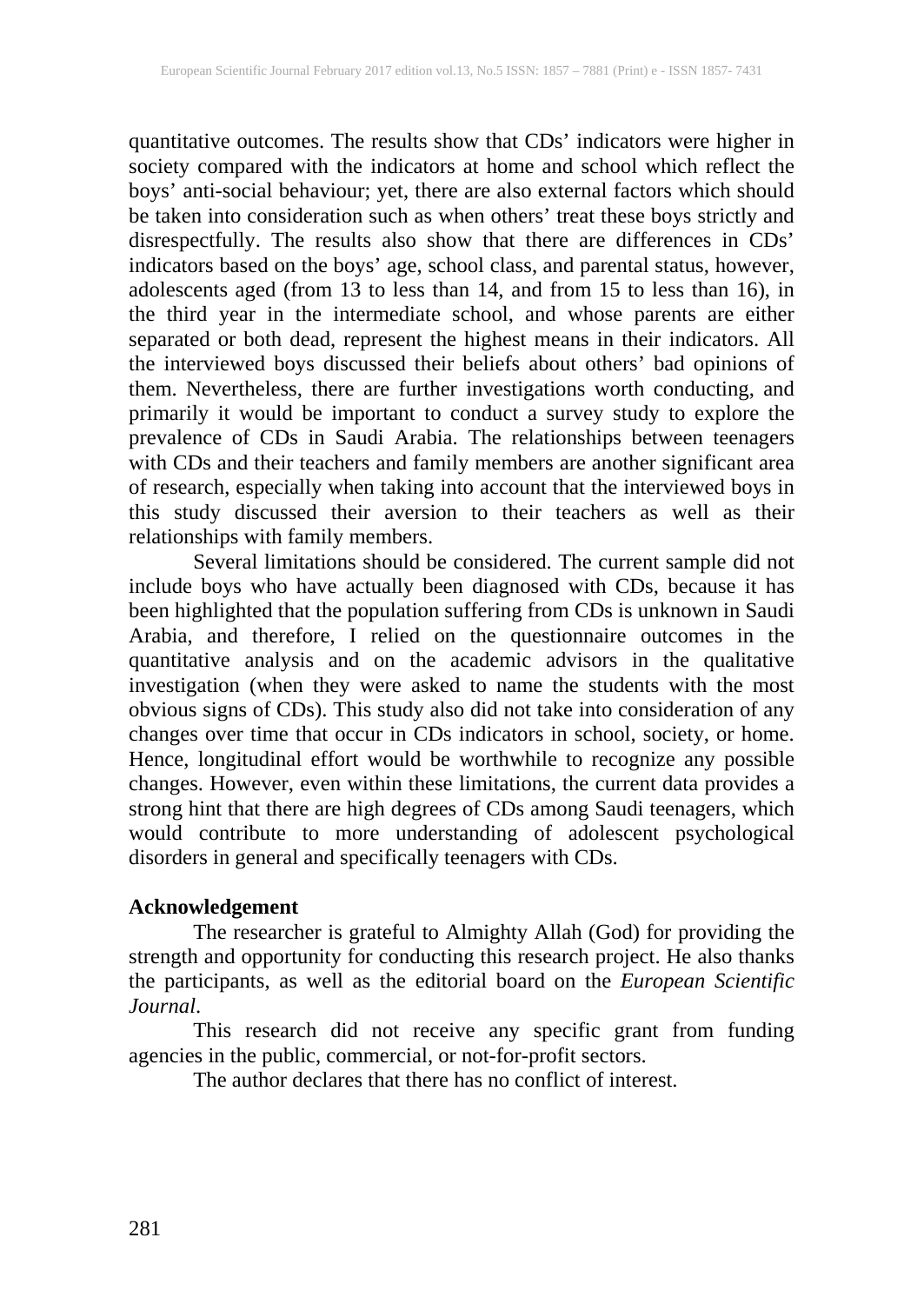- **1. References:**
- 2. Alexandru, M. A. & Lorand, B. (2015). Sport a solution to the social integration of children with conduct disorders? *Procedia - Social and Behavioral Sciences,* 180**,** 1297-1303.
- 3. American Psychiatric Association (2000). *Diagnostic and statistical manual of mental disorders,* Washington, DC: American Psychiatric Association.
- 4. American Psychiatric Association (2013). *Diagnostic and statistical manual of mental disorders,* Washington, DC: American Psychiatric Association.
- 5. Bonell, C., Fletcher, A., Jamal, F., Aveyard, P. & Markham, W. (2016). Where next with theory and research on how the school environment influences young people's substance use? *Health & Place,* 40**,** 91-97.
- 6. Boyes, M., Bowes, L., Cluver, L., Ward, C. & Badcock, N. (2014). Bullying victimization, internalising symptoms, and conduct problems in South African children and adolescents: A longitudinal investigation. *Journal of Abnormal Child Psychology,* 42**,** 1313-1324.
- 7. Coghill, D. (2013). Do clinical services need to take conduct disorder more seriously. *Journal of Child Psychology and Psychiatry,* 54**,** 921-923.
- 8. Colman, A. M. (2015). *A dictionary of psychology,* Oxford: Oxford University Press.
- 9. Copur, M., Turkcan, A. & Erdogmus, M. (2005). Substance abuse, conduct disorder and crime: Assessment in a juvenile detention house in Istanbul, Turkey. *Psychiatry and Clinical Neurosciences,* 59**,** 151- 154.
- 10. Daniel, J. (2012). *Sampling essentials: Practical guidelines for making sampling choices,* Thousand Oaks: SAGE.
- 11. DiCicco-Bloom, B. & Crabtree, B. F. (2006). The qualitative research interview. *Medical Education,* 40**,** 314-321.
- 12. Fairchild, G., Hagan, C. C., Walsh, N. D., Passamonti, L., Calder, A. J. & Goodyer, I. M. (2013). Brain structure abnormalities in adolescent girls with conduct disorder. *Journal of Child Psychology and Psychiatry and Allied Disciplines,* 54**,** 86-95.
- 13. Fazel, S., Doll, H. & Långström, N. (2008). Mental disorders among adolescents in juvenile detention and correctional facilities: a systematic review and metaregression analysis of 25 surveys. *Journal of the American Academy of Child and Adolescent Psychiatry,* 47**,** 1010-1019.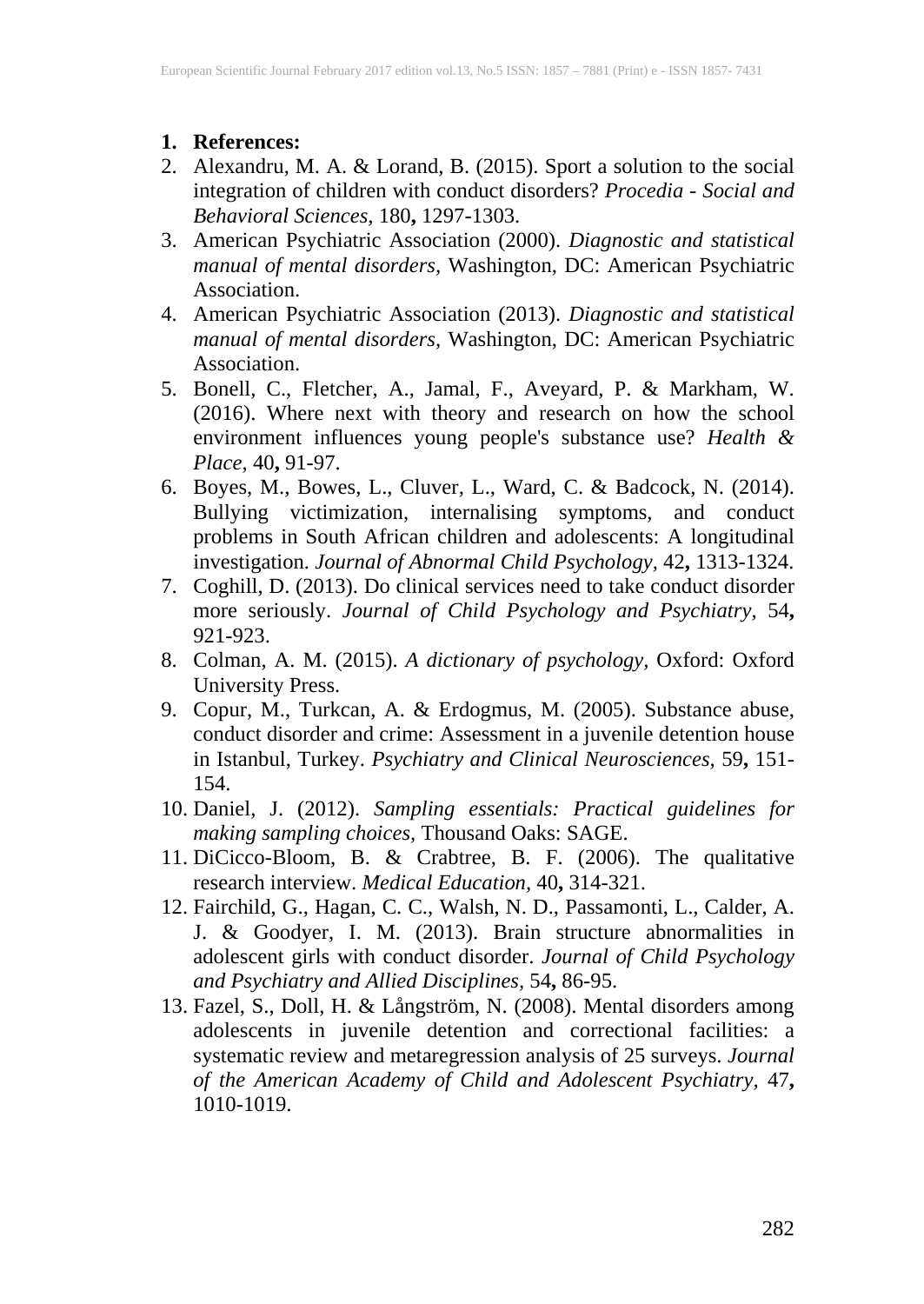- 14. Guest, G., Bunce, A. & Johnson, L. (2006). How many interviews are enough? An experiment with data saturation and variability. *Field Methods,* 18**,** 59-82.
- 15. Heron, J., Barker, E. D., Joinson, C., Lewis, G., Hickman, M., Munafò, M. & Macleod, J. (2013). Childhood conduct disorder trajectories, prior risk factors and cannabis use at age 16: Birth cohort study. *Addiction,* 108**,** 2129-2138.
- 16. Himaz, R. (2013). Impact of parental death in middle childhood and adolescence on child outcomes. *Journal of African Economies,* 22**,** 463-490.
- 17. Johnson, B. & Onwuegbuzie, A. J. (2004). Mixed methods research: A research paradigm whose time has come. *Educational Researcher,* 33**,** 14-26.
- 18. Khamis, V. (2015). Bullying among school-age children in the greater Beirut area: Risk and protective factors. *Child Abuse and Neglect,* 39**,** 137-146.
- 19. Knopf, A. (2015). "Callous-unemotional" conduct disorder subgroup: Difficult to treat. *The Brown University Child and Adolescent Behavior Letter,* 31**,** 4-5.
- 20. Lund, T. (2012). Combining qualitative and quantitative approaches: Some arguments for mixed methods research. *Scandinavian Journal of Educational Research,* 56**,** 155-165.
- 21. Nock, M. K., Kazdin, A. E., Hiripi, E. & Kessler, R. C. (2006). Prevalence, subtypes, and correlates of DSM-IV conduct disorder in the national comorbidity survey replication. *Psychological Medicine,* 36**,** 699-710.
- 22. Nordström, T., Ebeling, H., Hurtig, T., Rodriguez, A., Savolainen, J., Moilanen, I. & Taanila, A. (2013). Comorbidity of disruptive behavioral disorders and Attention-Deficit Hyperactivity Disorder-Indicator of severity in problematic behavior. *Nordic Journal of Psychiatry,* 67**,** 240-248.
- 23. Olino, T. M., Seeley, J. R. & Lewinsohn, P. M. (2010). Conduct disorder and psychosocial outcomes at age 30: Early adult psychopathology as a potential mediator. *Journal of Abnormal Child Psychology,* 38**,** 1139-1149.
- 24. Pfiffner, L., Mcburnett, K., Rathouz, P. & Judice, S. (2005). Family correlates of oppositional and conduct disorders in children with attention deficit/hyperactivity disorder. *Journal of Abnormal Child Psychology,* 33**,** 551-563.
- 25. Rose, R. J., Dick, D. M., Viken, R. J., Pulkkinen, L. & Kaprio, J. (2004). Genetic and environmental effects on conduct disorder and